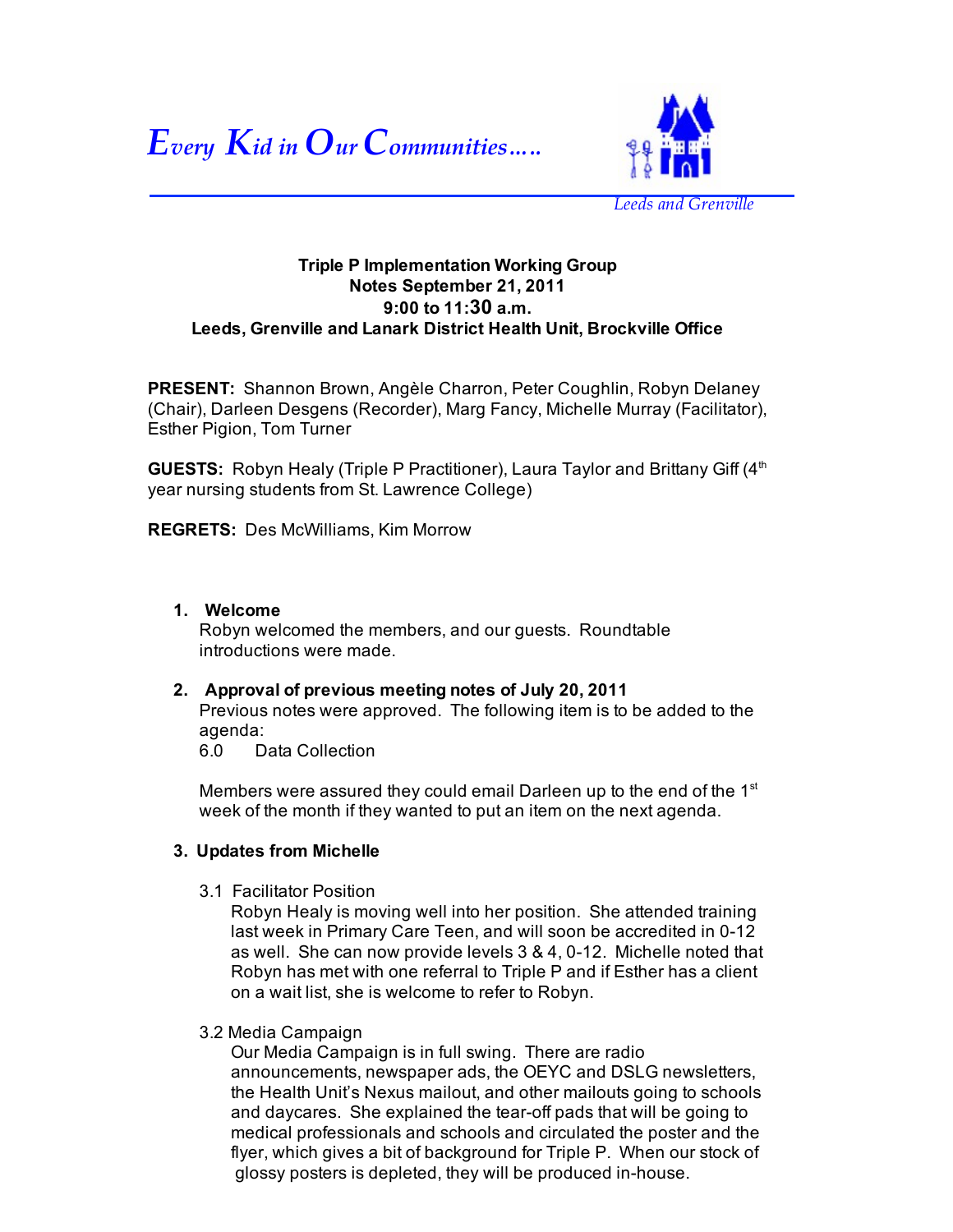In addition to the media campaign in progress, we have an opportunity to have a regular column in The Observer. Our ad would appear bi-weekly, at a cost of approximately \$1,700 for 6 months. Triple P International writes the articles and we have several from which to choose.

The group discussed this advertising plan and would prefer to advertise in the EMC, which is a more widely circulated paper, specifically in the higher risk areas, Cardinal and Spencerville.

Michelle hopes to do a media campaign 1-2 times per year.

Other suggestions from the group for advertising venues were:

- School mailings
- Corporate mailings (eg: Hydro) -
- Cable Public Service Announcement -
- Backpack magazine
- EAP programs

Sue Healey would like the group to track where clients hear/read the ads, which will assist her in planning future media campaigns.

#### 3.3 Seminars (snacks and transportation)

There are four school seminars planned for the fall. The dates are still being worked out, but we anticipate they will be held at the end of October/November. The 4 public schools that have committed are: Benson, Linklater, Commonwealth and Wellington. DSLG (in kind) is willing to provide funding for daycare for these. Gillian Jackson will assist in arranging this.

Practitioners are asking about food and transportation. The group discussed these two ongoing challenges.

*Snacks:* These will be non-perishable items that will be able to be carried over to the next seminar. Robyn emailed Jane Hess during the meeting, who confirmed that the Health Unit would be willing to fund snacks for approximately 30 people at a maximum of \$1.25 per person.

*Transportation:* Marg noted that funding for the pilot project through the transportation committee is complete. The committee is now undergoing changes and the Triple P Working Group would need to calculate an approximate cost for transportation and take this issue up with the transportation committee.

In lieu of this, Michelle asked the working group if we could use the grant money to fund transportation for the upcoming 4 seminars this fall, until an arrangement can be made with the transportation committee. The group agreed that we could fund transportation, as a pilot project, for these 4 seminars only.

Shannon Brown questioned the process for registration, as it is necessary to know the number of people that will be attending. Michelle stated that the contact person will be the practitioners that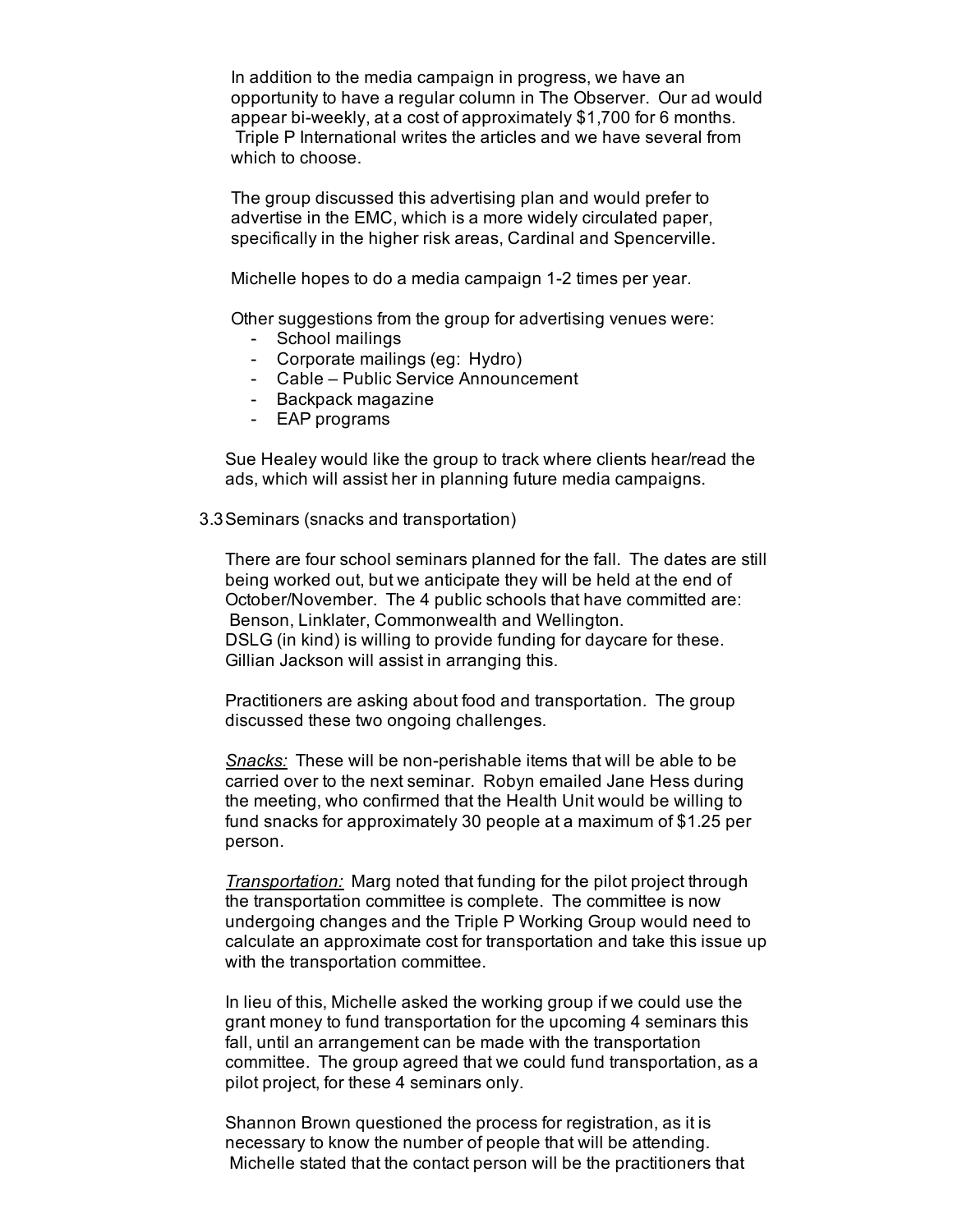are conducting the seminars.

The group discussed the time of the seminars, which at the moment has been set at 7:00 p.m. Suggestion to have earlier seminar times to accommodate parents with young children.

**Summary:** Agencies will cover the cost of snacks and transportation from grant money. These costs are covered on a trial basis for the four upcoming seminars. We need to iron out a plan for the future, via the Transportation Committee (Marg, Sue Watts and Pam Gummer). Peter would like to be part of the sub group to be formed from this present working group to work on the transportation issue.

#### Budget 3.4

Michelle displayed the Excel spreadsheet on the overhead screen. We have \$8,600 approx. at the health unit that we can draw from. This would be a last resort. MCYS grant money has to be spent by Mar  $31^{st}$ . Hopefully we will not have to touch other funding. There is no flexibility available for childcare & snacks.

# **800 Line – Michelle 4.**

It is realized that everyone assesses clients differently. Michelle asked if the working group would be comfortable bringing referrals through the health unit's 800 line for a trial period. She noted that she and Robyn would come up with an approach as to triaging. Shannon feels that if the caller makes it obvious where the client should be referred then the call doesn't have to go through the 800 line. It was decided the 800 line would be utilized anytime a provider has any question about what level would be appropriate or what agency would be the best fit.

# **In Kind Contributions – Michelle 5.**

It is necessary to account for our "in kind" contributions. The draft form was reviewed. Michelle needs to have quarterly submissions from the work group. An upcoming survey monkey system would allow practitioners to enter this information regularly. Agencies would have to provide the totals for items outside practitioner time/mileage. The questions in the system would ask for similar data that the OEYC already collects. This will help with any grant proposals/reporting that we submit in the future. We are now almost at the end of the  $2^{nd}$  quarter for which we require totals.

The group discussed the Triple P program and the need to know bottom line costs. Michelle stated that one of the survey questions, based on homework completion, has a rating of 1 to 5, and asks about behavior change. We want to establish if Triple P in Leeds and Grenville is seeing the results that we anticipated.

# **Data Collection: small working group. 6.**

As part of the Data Collection sub-group, Jessica Deschamp-Baird suggested Survey Monkey, as a means to collect all necessary data as it is easy for anyone to complete. The group has not been able to meet as a whole. Perhaps they can report at the October meeting.

# **Next Meeting: October 19, 2011, 9:00 to 11:30 in the Brockville 7.**